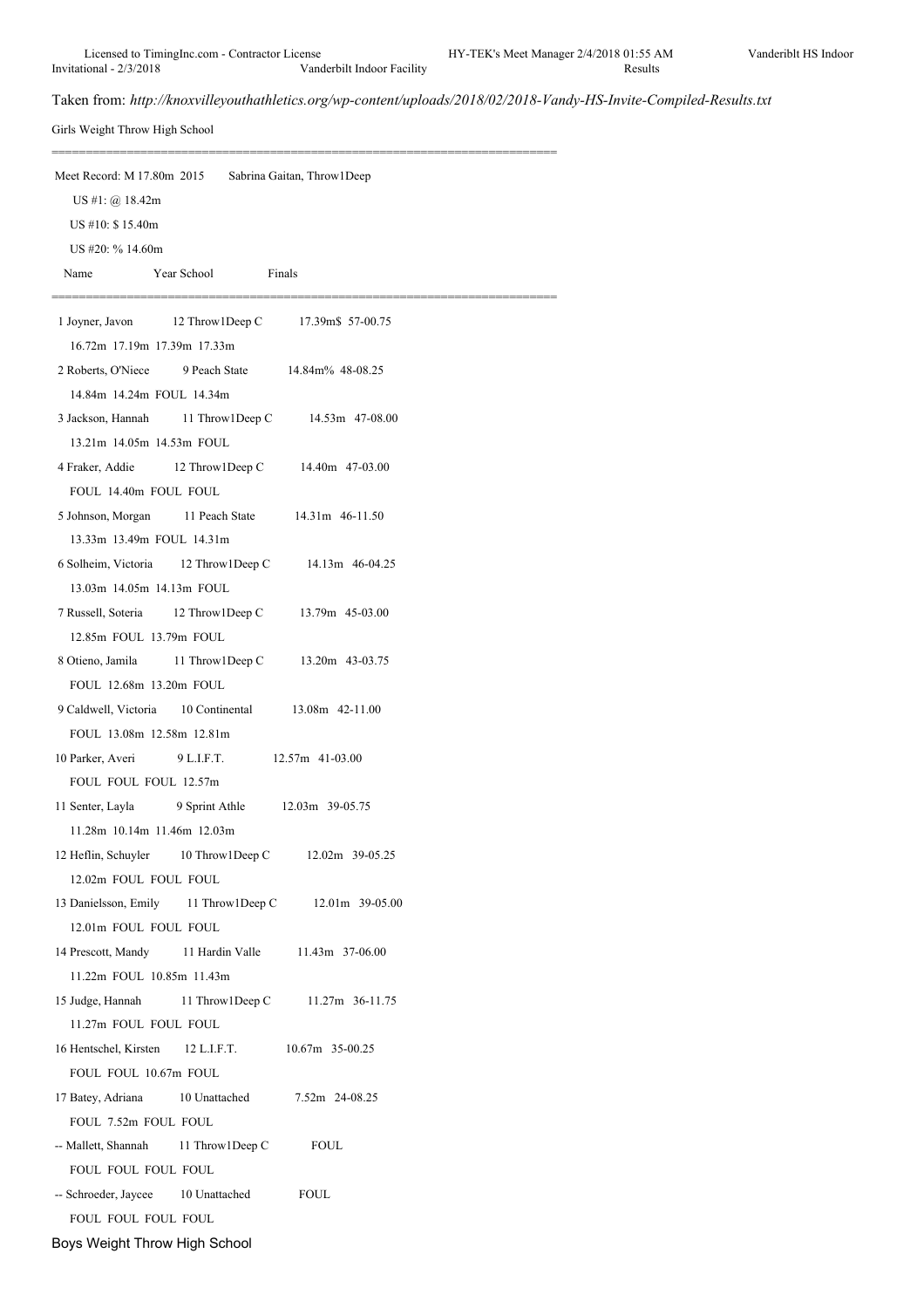| Meet Record: M 22.61m 2016   Isaiah Rogers, Throw1Deep            |                                          |                                                       |  |
|-------------------------------------------------------------------|------------------------------------------|-------------------------------------------------------|--|
| US #1: @ 22.70m                                                   |                                          |                                                       |  |
| US #10: \$ 20.40m                                                 |                                          |                                                       |  |
| US #20: % 19.18m                                                  |                                          |                                                       |  |
| Name                                                              | <b>The School Contract School</b> Pinals |                                                       |  |
|                                                                   |                                          |                                                       |  |
| 20.50m FOUL 19.21m FOUL                                           |                                          |                                                       |  |
| FOUL 17.35m 18.94m FOUL                                           |                                          | 2 Duffin, Tanner 11 Throw1Deep C 18.94m 62-01.75      |  |
| FOUL 18.22m 18.33m 18.68m                                         |                                          | 3 Anderson, Jermaine 12 Peach State 18.68m 61-03.50   |  |
| 16.52m 18.56m FOUL FOUL                                           |                                          | 4 Armstrong, Joshua 12 Throw1Deep C 18.56m 60-10.75   |  |
| FOUL FOUL 15.90m 17.65m                                           |                                          | 5 Clay III, Benjamin 12 Highland Spr 17.65m 57-11.00  |  |
| FOUL FOUL 17.01m 17.62m                                           |                                          | 6 Edwards, Nicholas 12 Throw1Deep C 17.62m 57-09.75   |  |
| FOUL 17.07m FOUL 17.56m                                           |                                          | 7 Wonsley, Nathan 12 Throw1Deep C 17.56m 57-07.50     |  |
| FOUL 17.44m 16.61m FOUL                                           |                                          | 8 Hudson, Bryan 11 Unattached 17.44m 57-02.75         |  |
| 17.07m FOUL FOUL 16.33m                                           |                                          | 9 Loper, Justyn 11 Peach State 17.07m 56-00.00        |  |
| FOUL 16.50m 16.89m FOUL                                           |                                          | 10 Fineberg, Scott 12 Throw1Deep C 16.89m 55-05.00    |  |
| FOUL 16.78m FOUL FOUL                                             |                                          | 11 Del Bagno, Jeffrey 12 Throw1Deep C 16.78m 55-00.75 |  |
| 12 Roberts, Omar<br>15.80m 15.64m FOUL 16.09m                     | 12 Peach State                           | 16.09m 52-09.50                                       |  |
| 13 Sims, Thomas<br>FOUL 15.62m 15.23m 14.89m                      | 11 Peach State                           | 15.62m 51-03.00                                       |  |
| 14 Cornathan Jr, Michael 11 Hilliard Dar<br>FOUL FOUL 14.92m FOUL |                                          | 14.92m 48-11.50                                       |  |
| 15 Hayes, Micah 10 Hardin Valle<br>FOUL FOUL 13.82m FOUL          |                                          | 13.82m 45-04.25                                       |  |
| 16 Schofield, Cameron 11 Hardin Valle<br>11.46m FOUL 12.41m FOUL  |                                          | 12.41m 40-08.75                                       |  |
| 17 Boatman, Tristan 9 Unattached<br>10.95m 11.11m 11.97m 11.90m   |                                          | 11.97m 39-03.25                                       |  |
| 18 Wenker, David 12 Unattached<br>10.16m 10.30m 11.57m 11.09m     |                                          | 11.57m 37-11.50                                       |  |
| 19 Schroeder, Dominic 9 Unattached<br>FOUL 10.88m 11.19m FOUL     |                                          | 11.19m 36-08.50                                       |  |
| -- Ellis, Jamal 11 Throw1 Deep C<br>FOUL FOUL FOUL FOUL           |                                          | <b>FOUL</b>                                           |  |
| -- Edge, Robert 12 Throw1Deep C<br>FOUL FOUL FOUL FOUL            |                                          | <b>FOUL</b>                                           |  |
| Girls Shot Put Seeded High School                                 |                                          |                                                       |  |

==========================================================================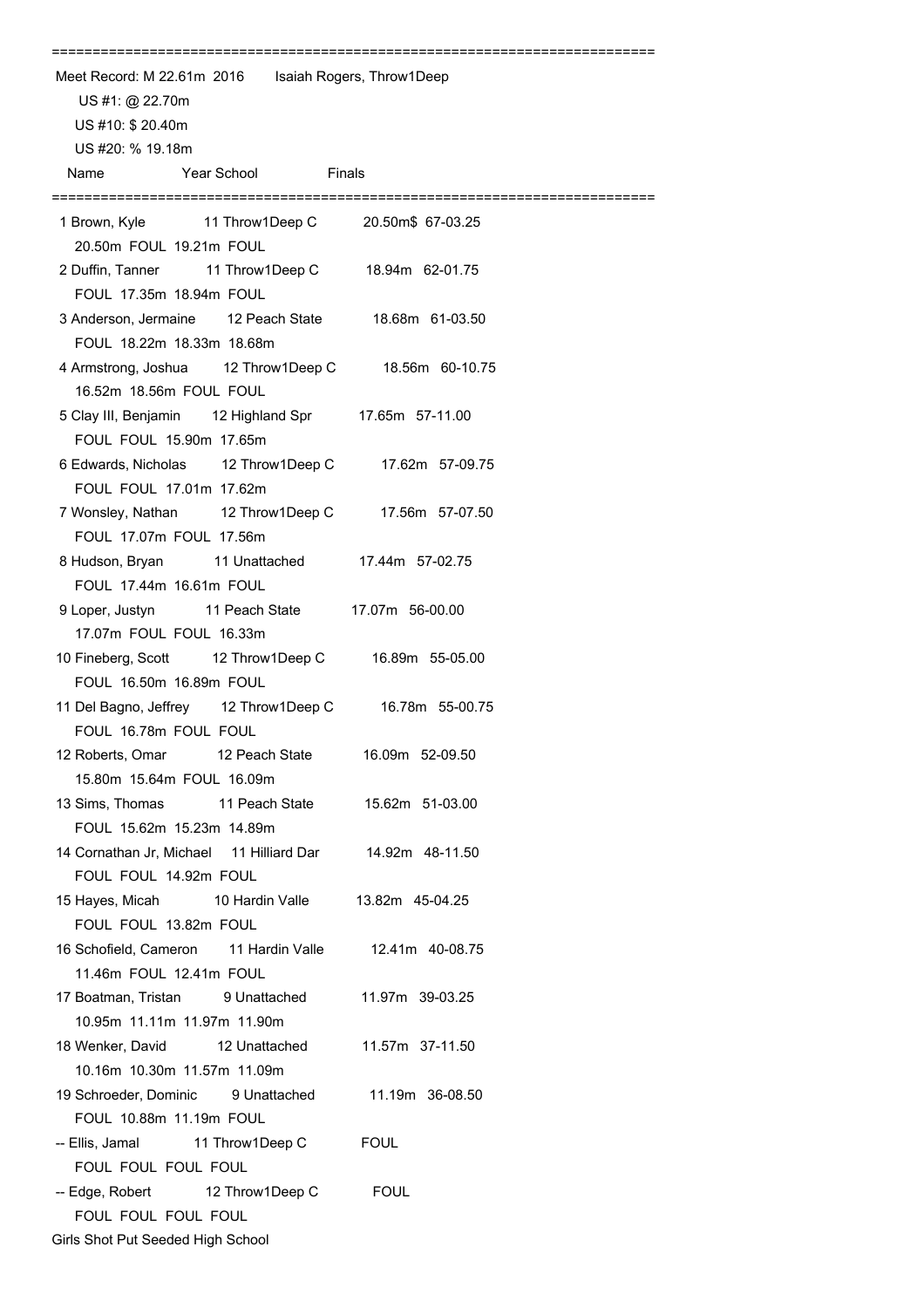| Meet Record: M 15.24m 2017 Kathleen Young, Unattached                                           |
|-------------------------------------------------------------------------------------------------|
| US #1: @ 14.45m                                                                                 |
| US #10: \$13.16m                                                                                |
| US #20: % 12.90m                                                                                |
| Year School Finals<br>Name                                                                      |
| 1 Coffey, Katherine 11 Brentwood Th 12.90m% 42-04.00<br>12.81m 12.29m 12.90m FOUL               |
| 2 Mcdaniel, Kori 12 Throw1Deep C 12.56m 41-02.50<br>FOUL 12.09m 12.56m 12.21m                   |
| 3 Russell, Soteria 12 Throw1Deep C 12.06m 39-07.00<br>FOUL FOUL 12.06m FOUL                     |
| 4 Johnson, Morgan 11 Peach State 11.83m 38-09.75<br>11.30m FOUL 11.83m 11.70m                   |
| 5 Schroeder, Jaycee 10 Unattached 11.53m 37-10.00<br>9.99m 11.26m 11.50m 11.53m                 |
| 6 Morris, Mckinlee 10 St. Louis Bl 11.41m 37-05.25<br>10.07m 11.00m 11.41m 10.74m               |
| 7 Jackson, Hannah 11 Throw1Deep C 11.12m 36-05.75<br>FOUL FOUL FOUL 11.12m                      |
| 8 Senter, Layla 9 Sprint Athle 10.76m 35-03.75<br>8.77m 9.81m 10.54m 10.76m                     |
| 9 Fraker, Addie 12 Throw1Deep C 10.55m 34-07.50<br>FOUL 10.55m FOUL FOUL                        |
| 10 Prescott, Mandy 11 Hardin Valle 10.30m 33-09.50<br>9.86m 9.97m 10.30m 10.11m                 |
| 11 Green, Jessica 11 Memphis Jagu 10.28m 33-08.75<br>9.37m 10.28m FOUL 9.88m                    |
| 12 Parker, Averi 9 L.I.F.T. 10.15m 33-03.75<br>9.19m 9.74m 10.15m FOUL                          |
| 13 Otieno, Jamila 11 Throw1Deep C 10.05m 32-11.75<br>10.05m FOUL FOUL FOUL                      |
| 14 Hentschel, Kirsten 12 L.I.F.T.<br>10.03m 32-11.00<br>9.95m 9.85m 10.03m 9.92m                |
| 15 Heflin, Schuyler 10 Throw1Deep C 9.35m 30-08.25<br>FOUL 9.31m 9.29m 9.35m                    |
| 16 Malone, Lailah 10 Throw1Deep C<br>8.84m 29-00.00<br>8.84m FOUL FOUL FOUL                     |
| 17 Batey, Adriana 10 Unattached<br>7.52m 24-08.25<br>7.52m FOUL FOUL FOUL                       |
| 18 Roberts, O'Niece 9 Peach State<br>6.90m 22-07.75<br>6.90m FOUL FOUL FOUL                     |
| Boys Shot Put Seeded High School                                                                |
| Meet Record: M 19.70m 2016    Isaiah Rogers, Throw1Deep<br>US #1: @ 20.30m<br>US #10: \$ 18.62m |
| US #20: % 17.74m                                                                                |
| <b>Year School</b><br>Name<br>Finals                                                            |

==========================================================================